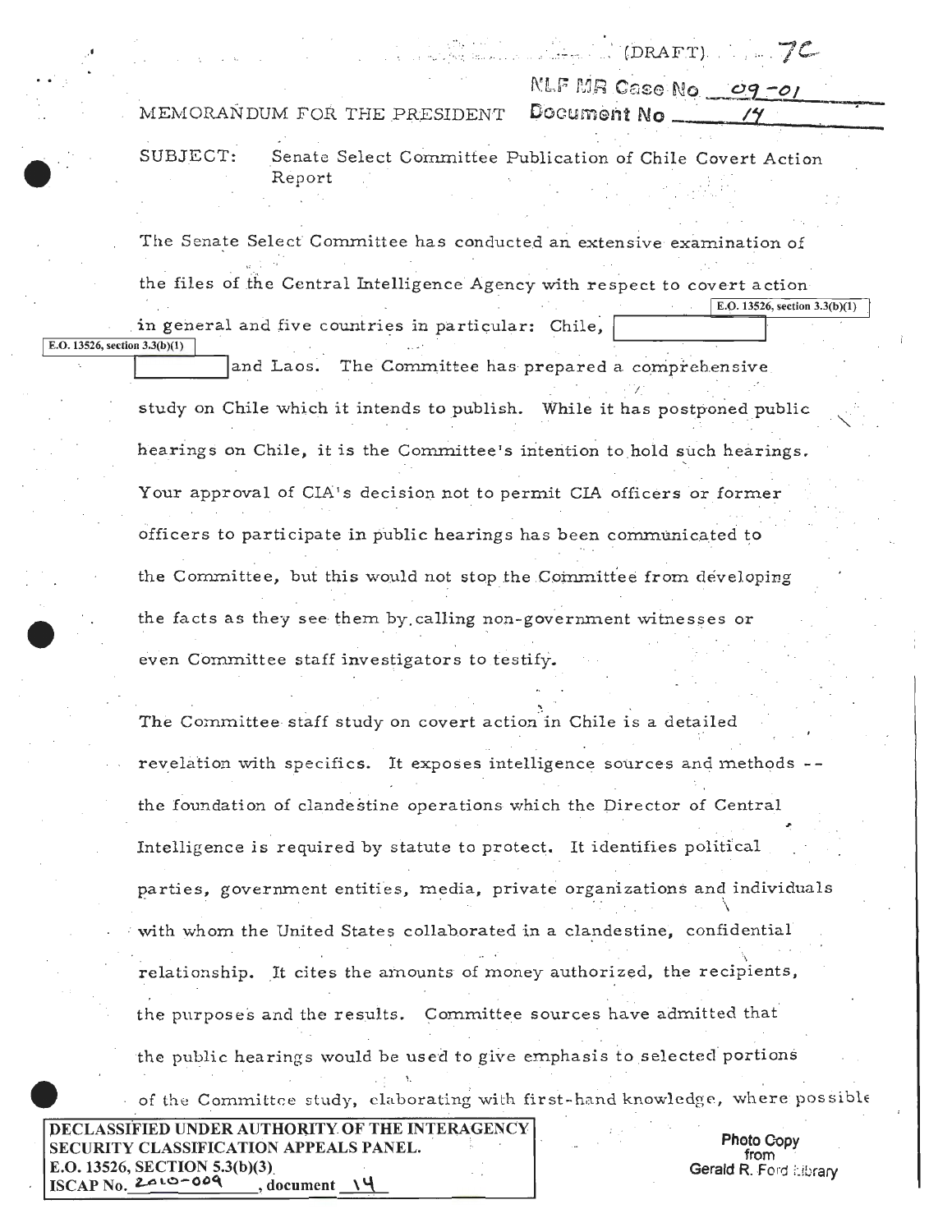The Committee's intention to make these intimate details public would:

-- In Chile, jeopardize organizations and individuals with whom . . . . . CIA established confidential relationships; confirm associations which might subject Chileans to prosecution (legally and/ or by terrorists); expose clandestine assets; and adversely affect .f . inter-government relationships. ·

- 2 ..

-- Elsewhere, as well as in Chile, generate fear and reluctance among potential clandestine associates because of our inability to guarantee the confidentiality of such relationships; subject the U.S. to a wave of "authoritative" charges of local involvement, citing as evidence the methods and techniques used in Chile; limit the cooperation of liaison with other intelligence services; and greatly diminish our capability to conduct covert operations and to acquire intelligence clandestinely.

~

One may argue the effect the Committee's intended revelations might have on institutions and the conduct of intelligence operations, but more definite is the potential impact upon individual Chileans who entered into a relationship with representatives of the U.S. Government, and the faith and trust in our Government this involved. It would not be melodramatic to say that the Committee's revelations might jeopardize the livelihood, if not the life, of individual Chileans.

> **Photo Copy from** · Gera~p **R. Ford** *Library*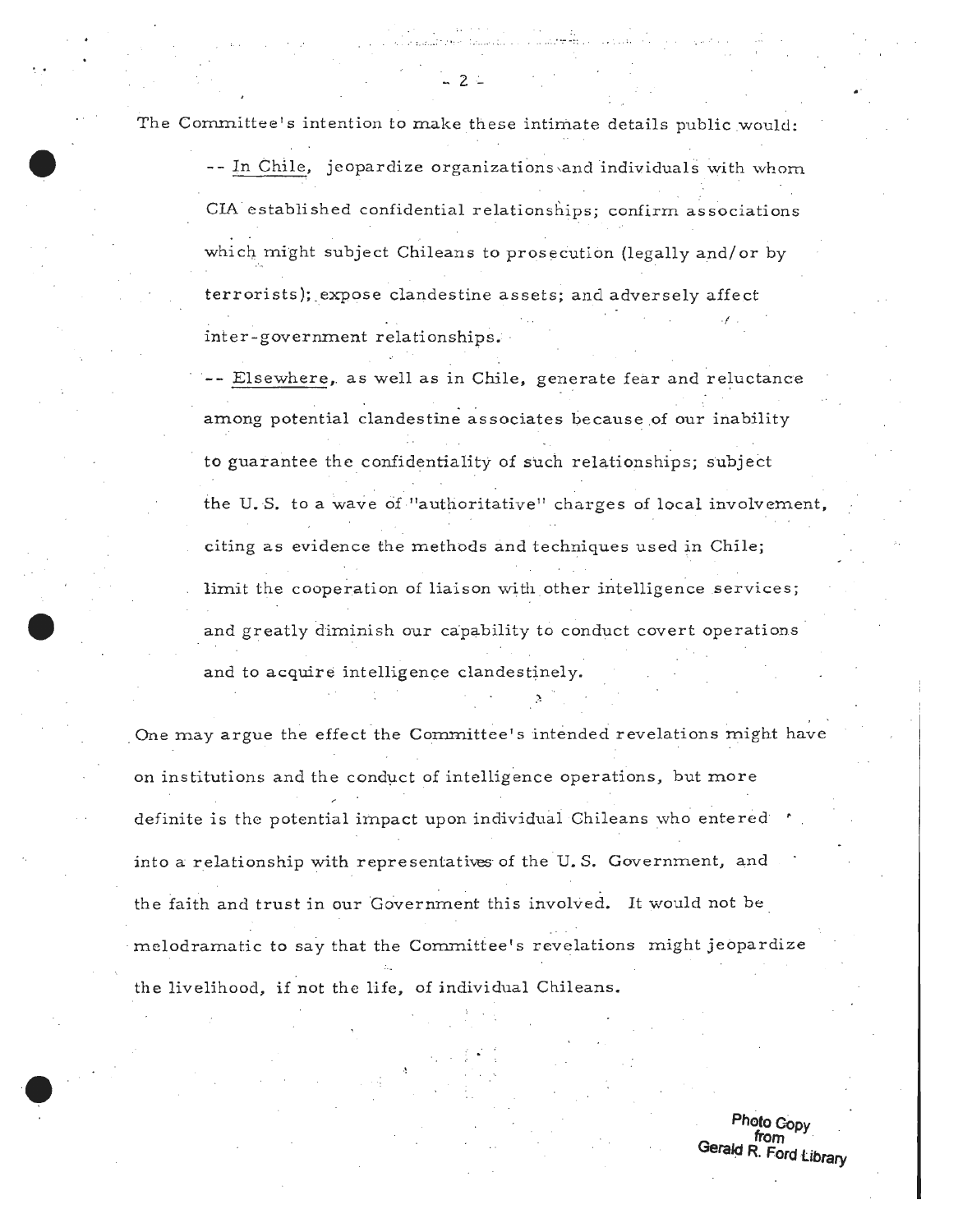In the area of our general foreign relations, the Committee's course would have damaging consequences on our foreign relations in this Hemisphere and beyond. Because there is no yardstick by which to measure the magnitude of the operations described and because the Allende government ultimately fell, a document of the nature proposed, even if expurgated, would be widely accepted as official acknowledgement of U.S. involvement in Allende's overthrow.

The last five years have seen forces friendly to the U.S. take control in a number of countries in Latin America entirely independent of any US involvement. Bolivia before Chile, then Argentina and in recent weeks Peru have all' purged themselves of radical and antagonistic leadership and replaced it with independent but moderate regimes.

• Publication of a case study of our involvement in Chile could encourage irresponsible elements to make inaccurate accusations <sup>~</sup>. . . against the new leaders, lead these same leaders to be extremely wary of any overt manifestation of friendship or cooperations with us and incline them to look elsewhere for support and assistance. Any event in Latin America which appeared to result in favorable consequences for the US would find more persons willing to believe that "improper" U.S. action was responsible for it.

There are other more obvious causes for concern. Publication of such a report would confirm in the eyes of many in Europe and elsewhere the illegitimacy of the present Chilean regime, damaging even

> **Photo Copy from Gerald R. Ford library**

.· - 3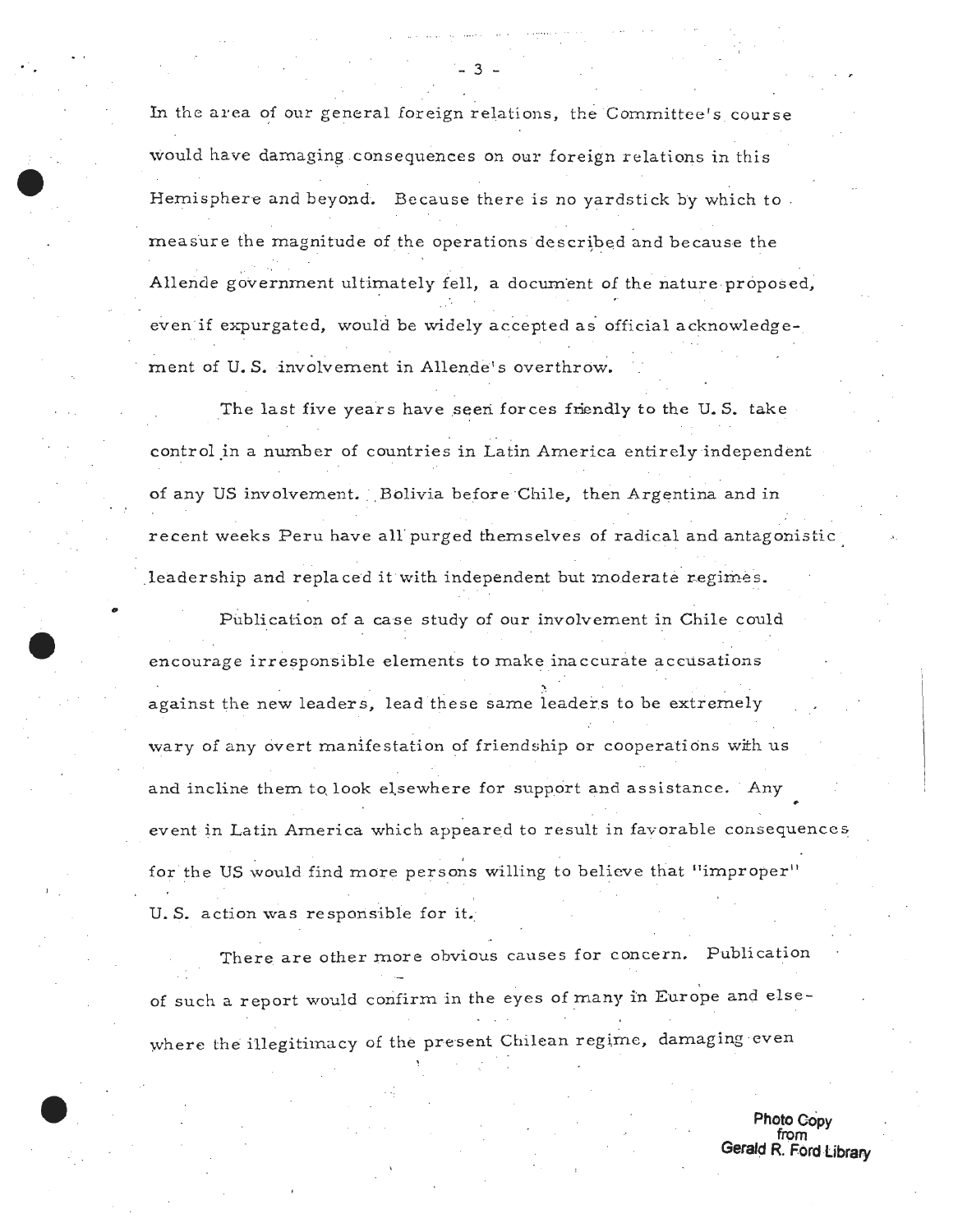further its foreign image at a time when it acutely needs foreign financial support. It would also be safe to assume that the willingness of other governments to share confidences with us would be decreased. In countries like Mexico, Venezuela and Colombia, radical elements would use the publication of details of covert involvement in Chile to attempt to coerce moderate governments to adopt postures critical of the U.S. At the least, any attempt by moderate leaders to overtly support U.S. policies or positions would risk constant political undercutting by the opposition.

In the face of the Committee's intention to publish its study and hold public hearings on Chile, three major options are available:

-- The Executive Branch can refuse to testify in public, but watch as the Committee proceeds on its course of revelation.

Pro: Confrontation is avoided; Executive Branch involvement is minimized; publicity may be minimized (or at least reduced from that generated by a confrontation).

Sources and methods would be exposed with the Con: consequences cited above; the Committee would not be likely to refrain from similar exposes of other countries.

The Executive Branch can protest the Committee's intention to publish and hold public hearings.

> Photo Copy from Gerald R. Ford Library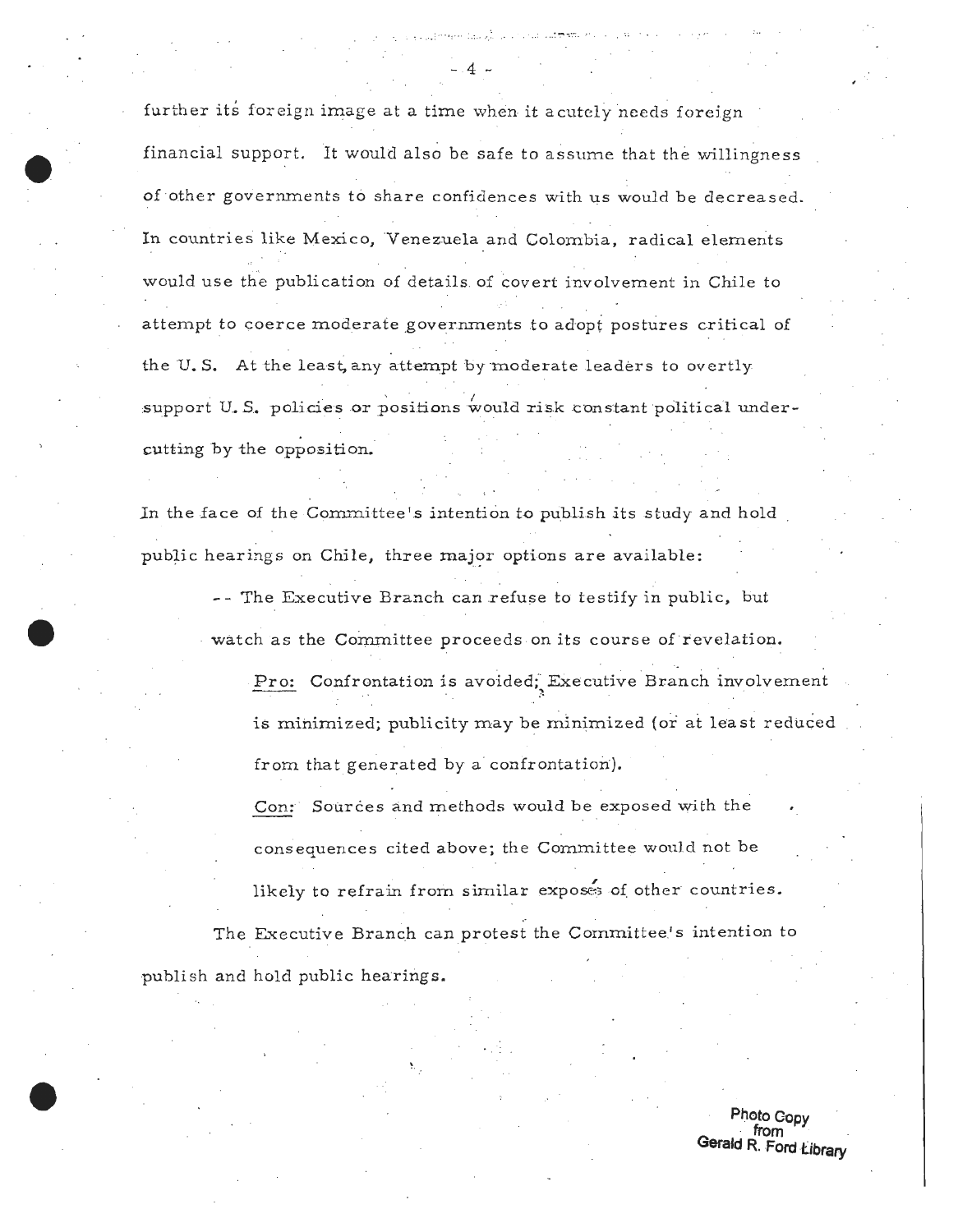Pro: Would limit and possibly avoid the consequences of the Committee's intended revelations; would dramatize the issues for the Committee and possibly influence members to adopt modifications, if not completely abandon their plans; would put the onus on the Committee for the consequences of its publicity.

the conventional complete ex-

 $-5 - 3$ 

Con: Might provoke an intransigent attitude which would result in more publicity, more revelations and more damage; would generate elements of confrontation which might be damaging politically, as well as substantively.

--The Executive Branch can attempt to reach a compromise which would protect the sources and methods, insofar as possible, while providing sufficient general information for the Committee to make its conclusions and recommendations.

> Avoids direct confrontation; limits the degree of Pro: revelation; attempts to protect sources and methods; reduces publicity; might provide restraints on further Committee revelations; would avoid appearance of lack of cooperation and charges that the Administration was "hiding" its activities in Chile to protect itself politically.

Might whet Committee's appetite for more revelations; Con: would allow some exposure of sources and methods which might be damaging and subject to the same consequences as a fullrevelation; might be breached by unofficial leaks and

> Photo Copy from<br>from<br>Gerald R. Ford Library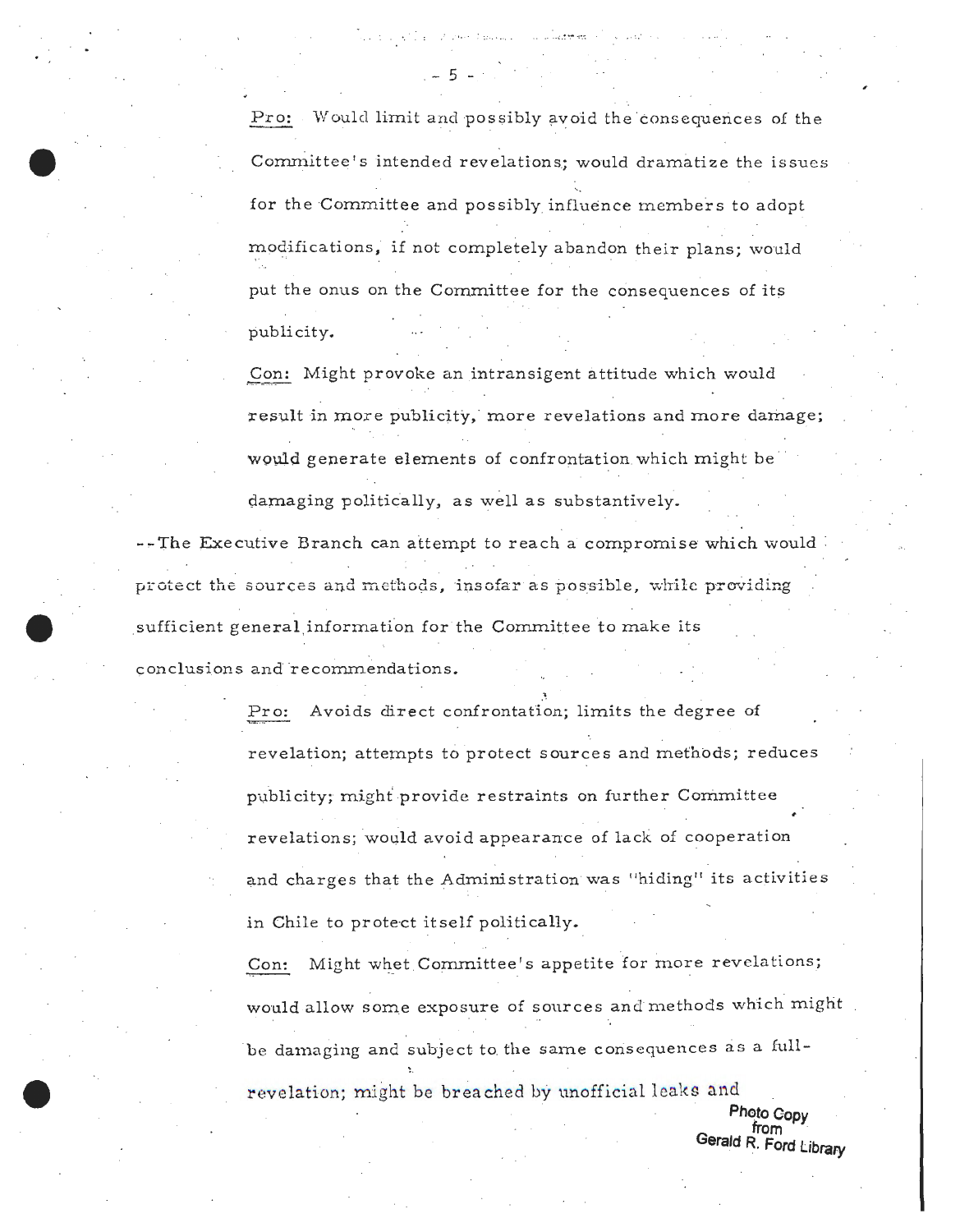revelations; associates the Executive Branch more closely with whatever comes out in the Committee's publication or public hearings; and could have an escalating effect on the Pike Committee's desires to make public the details of the Kurdish operation -- or even more sensitive data not yet "leaked" to the public.

A possible compromise was discussed with Senators Church and Mathias on 5 November. It would call for:

> 1. CIA to work with the Committee staff to delete from the proposed report specifics concerning Agency employees,

U.S. Government officials, foreign officials and organizations;  $2.$  a preface to the report indicating the unique nature of the revelation regarding covert activities;

3. a statement indicating that the information contained in the report came from many sources;

4. a commitment from the Committee that no other covert action would be made the subject of a public hearing or public report; and,

5. the structuring of the public hearing so that no present or

former U.S. officials are asked to appear as witnesses. The Committee would also mininze the appearance that the Executive Branch willingly divulged the circumstances surrounding the covert actions.

> **Photo Oopy from Gerald R. Ford Library**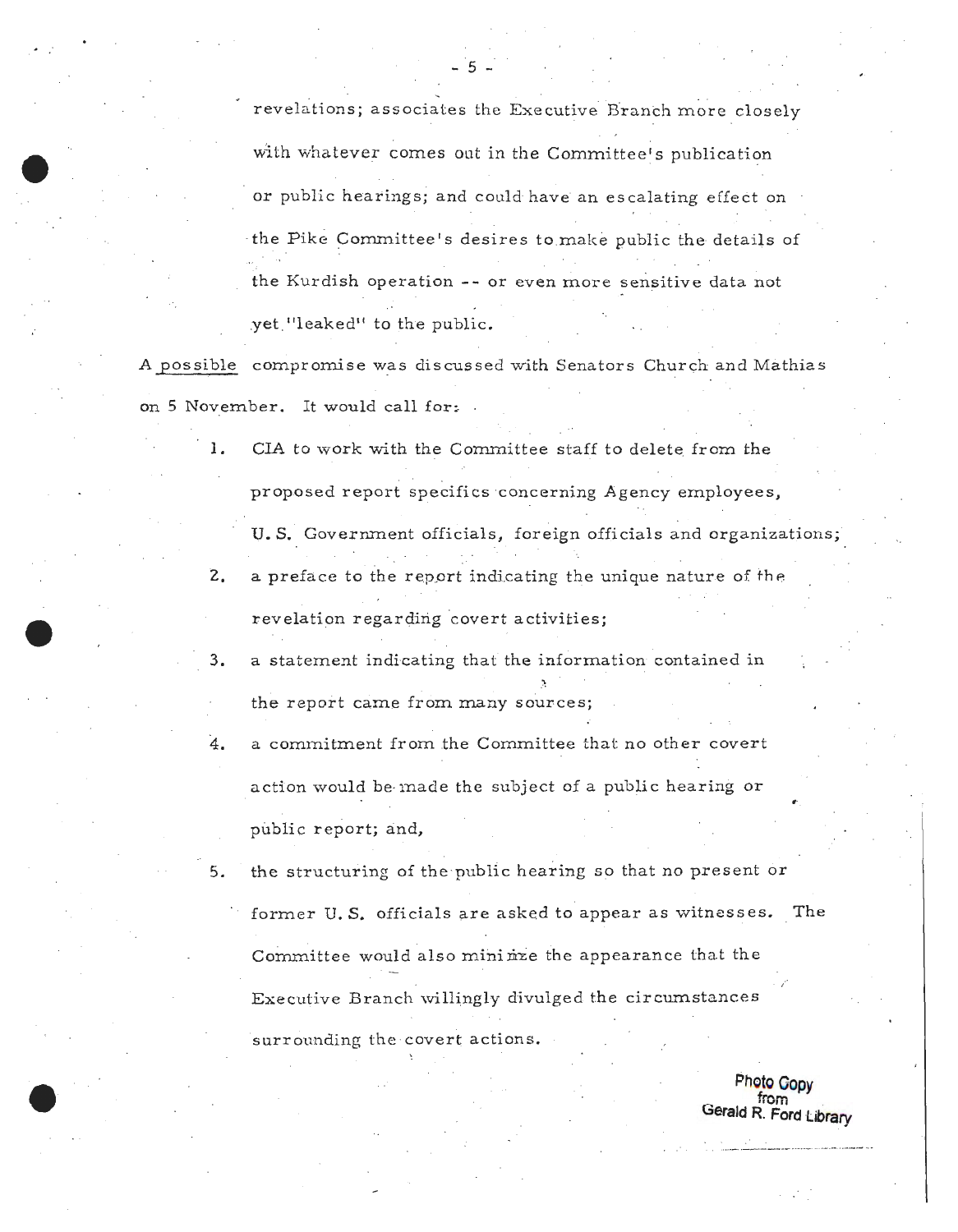If the Committee agreed to these provisions, there would still remain arguments over what should and should not be deleted, and the over-all thrust of the Committee study would remain a revealing document the . uniqueness of which would be recognized by the preface cited in paragraph 2 of the possible compromise. This "uniqueness!' would not erase all . . of the potential consequences of the content of the study, and would not avoid the details that remain from being exploited by our enemies abroad. Inaddition, the proposed attempts to hide the fact that the CIA is the source of most of the information would appear to be a cop-out on our responsibility as a matter of faith and trust.to protect those with whom we have entered into a clandestine relationship, and to afford them as much protection as possible. It would also appear to under cut our efforts to maintain and establish clandestine relationships in the future.

**e··** 

You have echoed the declarations of previous Presidents in determining that covert operations are necessary and desirable as an adjunct of our foreign policy in the national interest and security. In order to have covert operations, the essential ingredients must be protected and preserved. Fundamental is the sanctity of the agre ement by which individuals enter into a clandestine relationship with a representative of the U.S. Government, as are the methods which are employed.

> **Photo Copy from** . **Gerald R. Ford Library**

- 6 -

.. -:*..* .. : :: ••: *.* ..